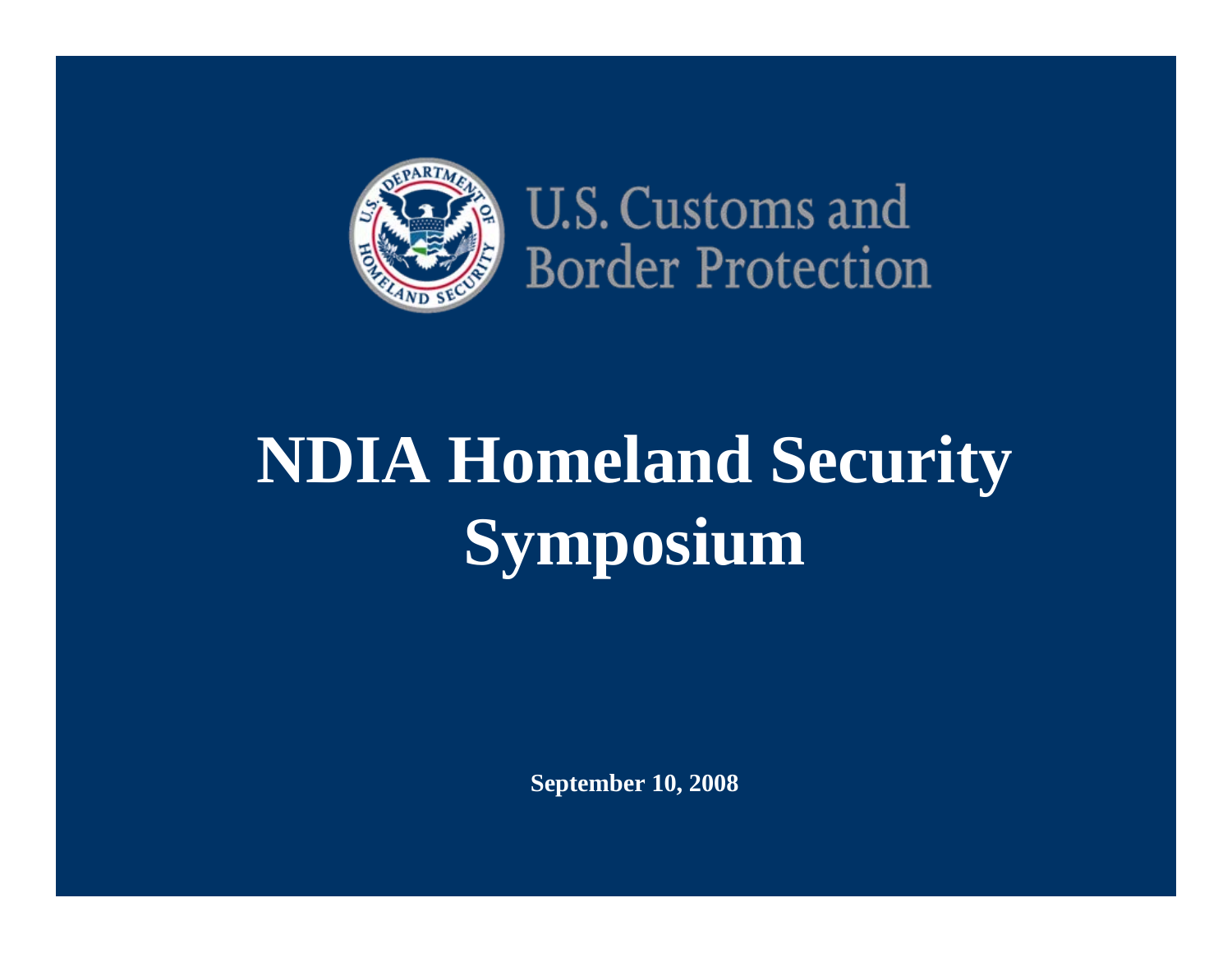

# U.S. Customs and **Border Protection**

#### **Our Mission**

We are the guardians of our Nation's borders. We are America's frontline. We safeguard the American homeland at and beyond our borders. We protect the American public against terrorists and the instruments of terror. We steadfastly enforce the laws of the United States while fostering our nation's economic security through lawful international trade and travel. We serve the American public with vigilance, integrity and professionalism.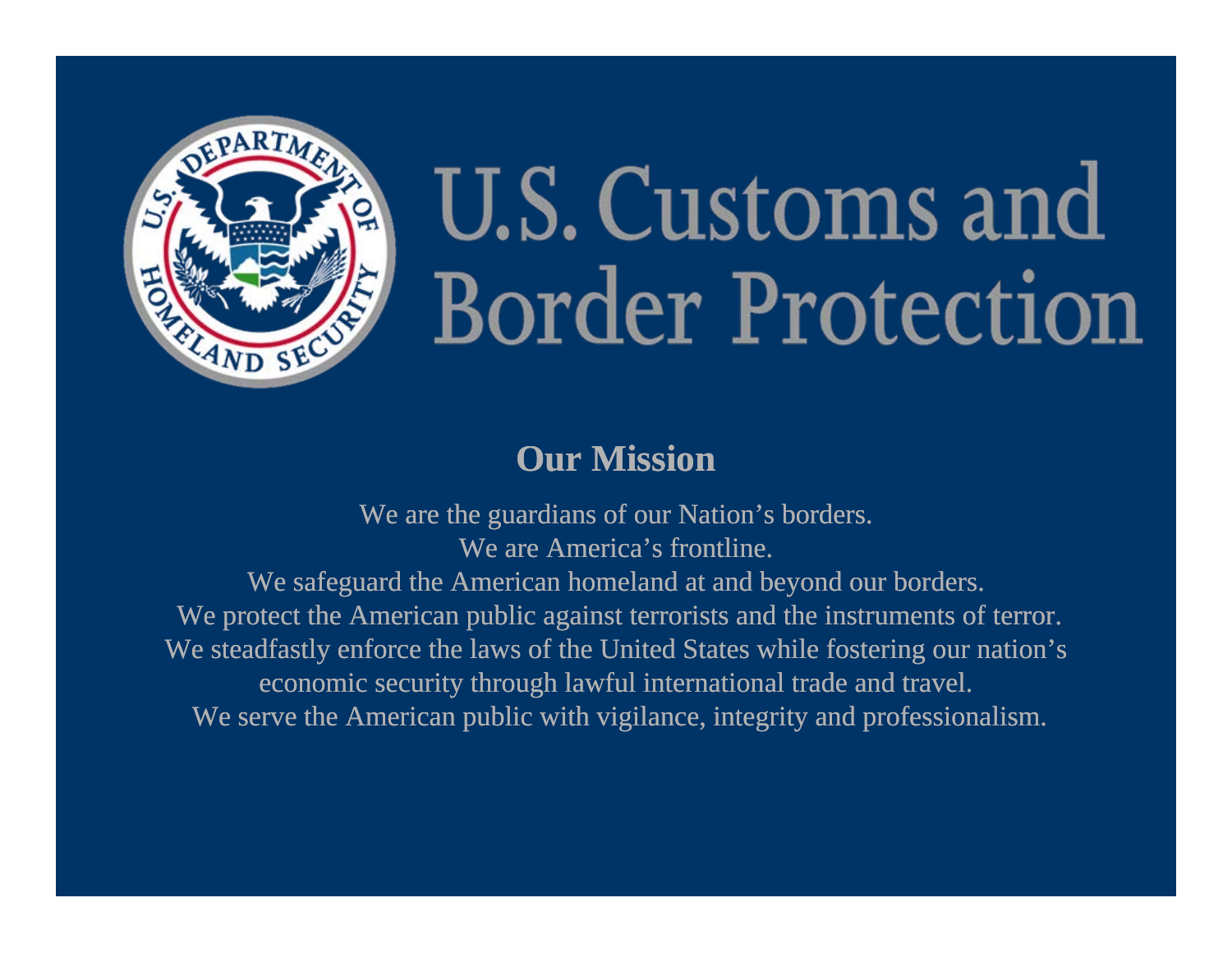

#### CBP Organizational Chart

#### **U.S. CUSTOMS & BORDER PROTECTION**

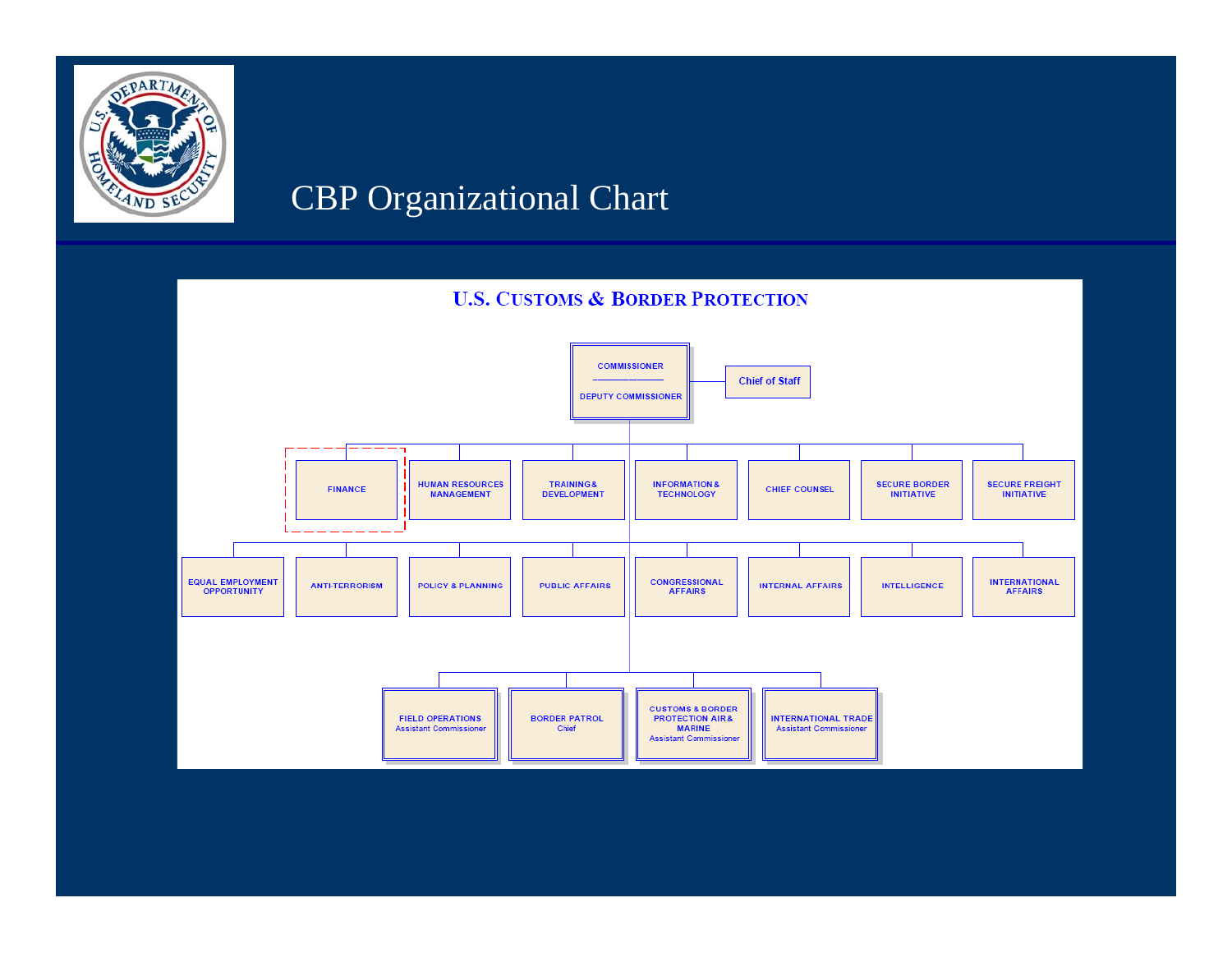

#### U.S. Customs and Border Protection Office of Finance Organizational Chart

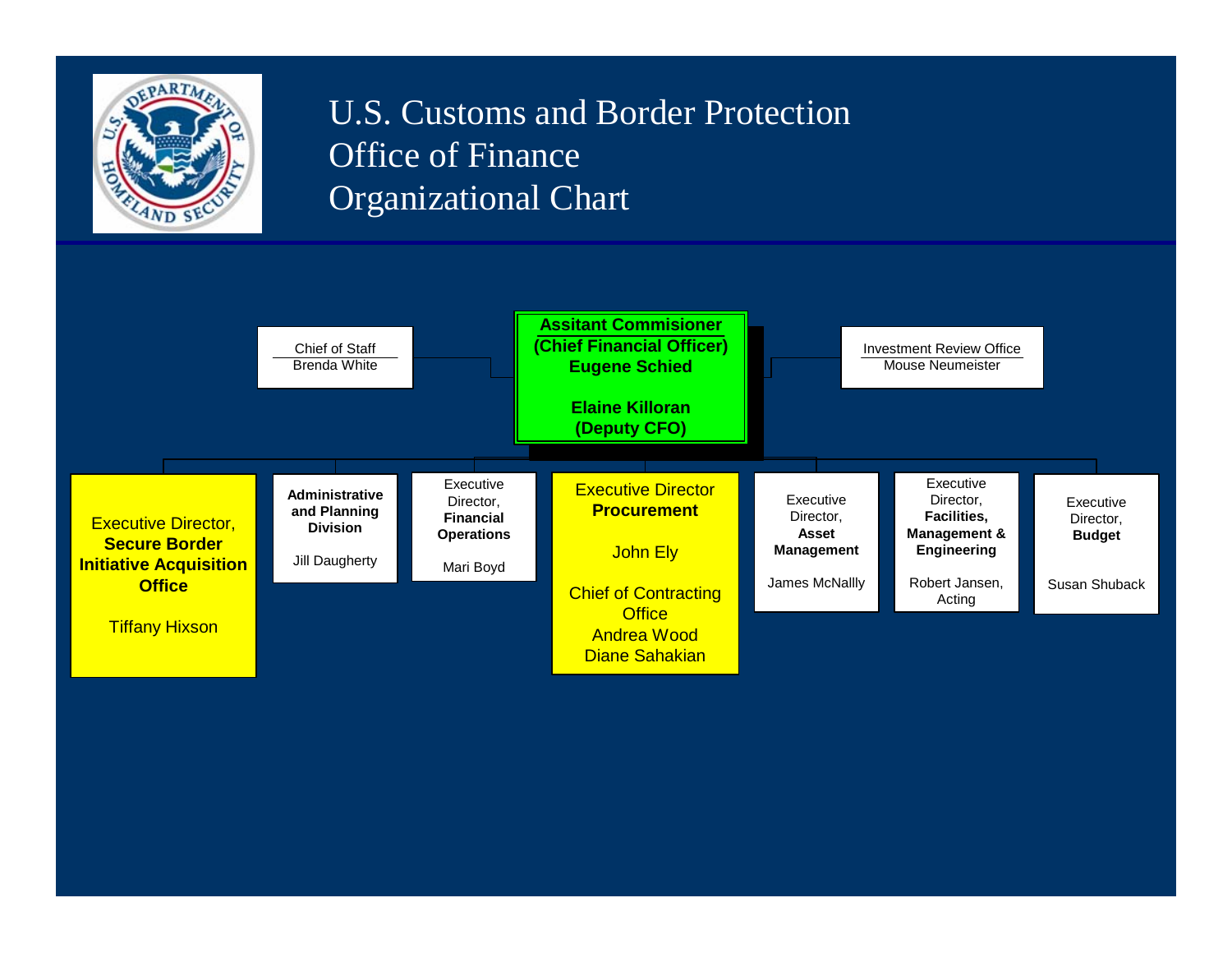

U.S. Customs and Border Protection's Head of Contracting Activity (HCA) Organizational Chart

> U.S. Customs and Border Protection**Office of Finance Procurement Directorate**

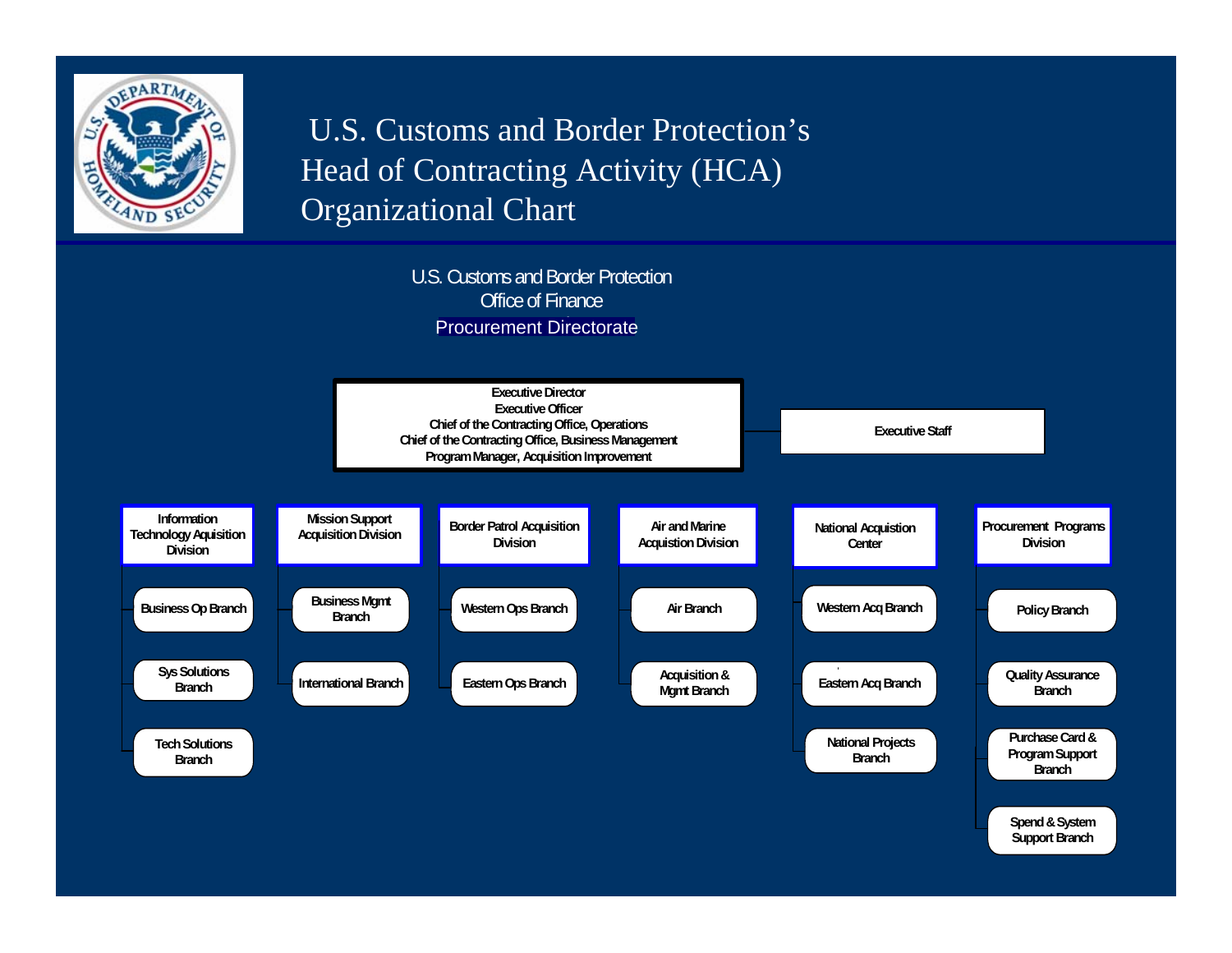

## U.S. Customs and Border Protection's Procurement Directorate Organization

#### CBP's Procurement Directorate is dispersed.

- $\blacksquare$ Dallas, TX
- $\mathbf{H}^{\prime}$  . El Paso, TX
- $\mathbf{u}$  . ■ Rio Grande Valley, ■ TX
- $\blacksquare$ Laredo, TX
- ٠ Del Rio, TX
- Blaine, WA
- Spokane, WA
- Tucson, AZ
	- $\blacksquare$ San Diego, CA
	- ٠ El Centro, CA
	- ٠ Indianapolis, IN
	- $\blacksquare$ Washington, DC

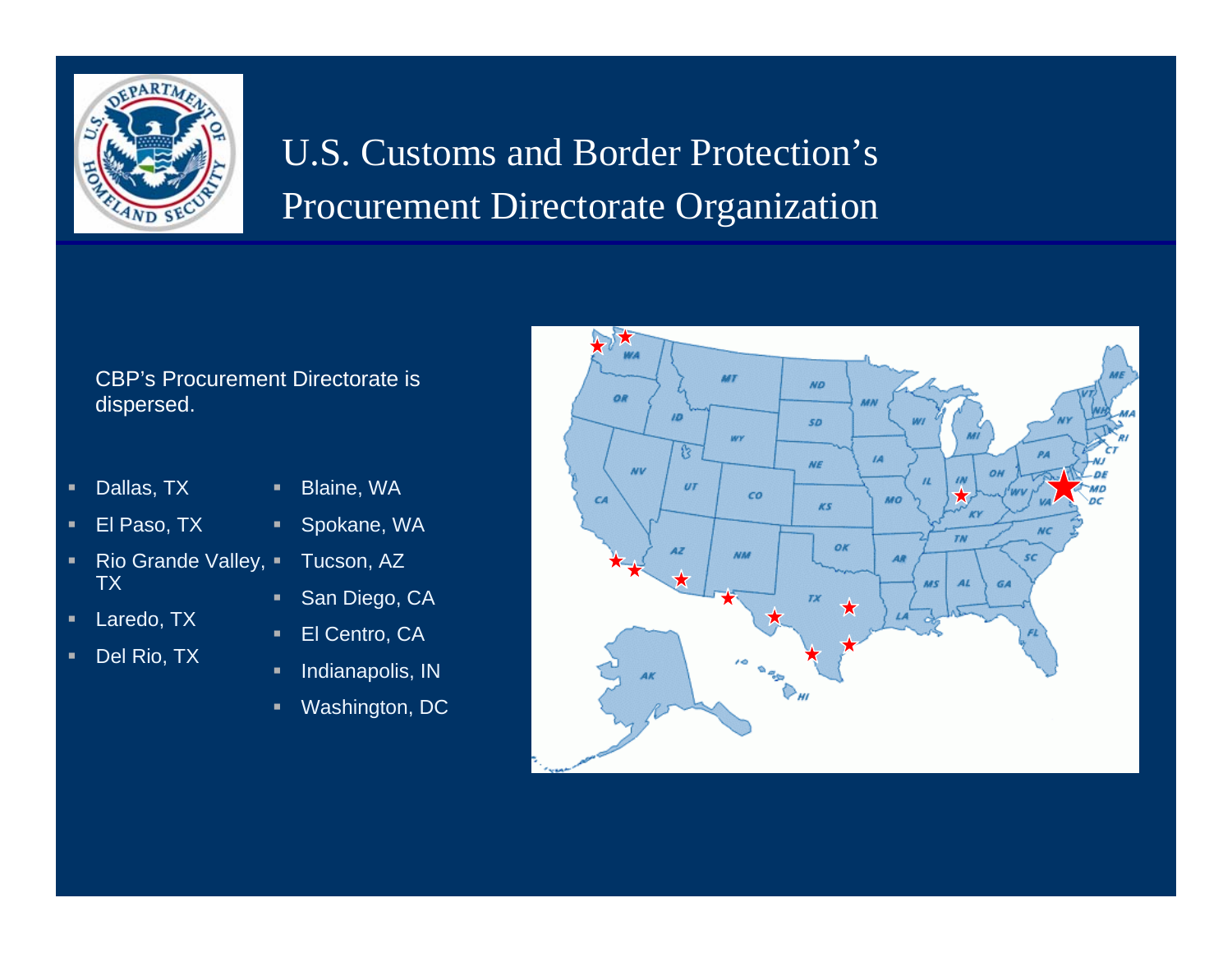

- 2.75 Billion Spend in 2007
- Reverse Auctioning
- Strategic Sourcing
- Traditional Methods
- 14,507 Acquisitions
- 278,637 P-card Transactions

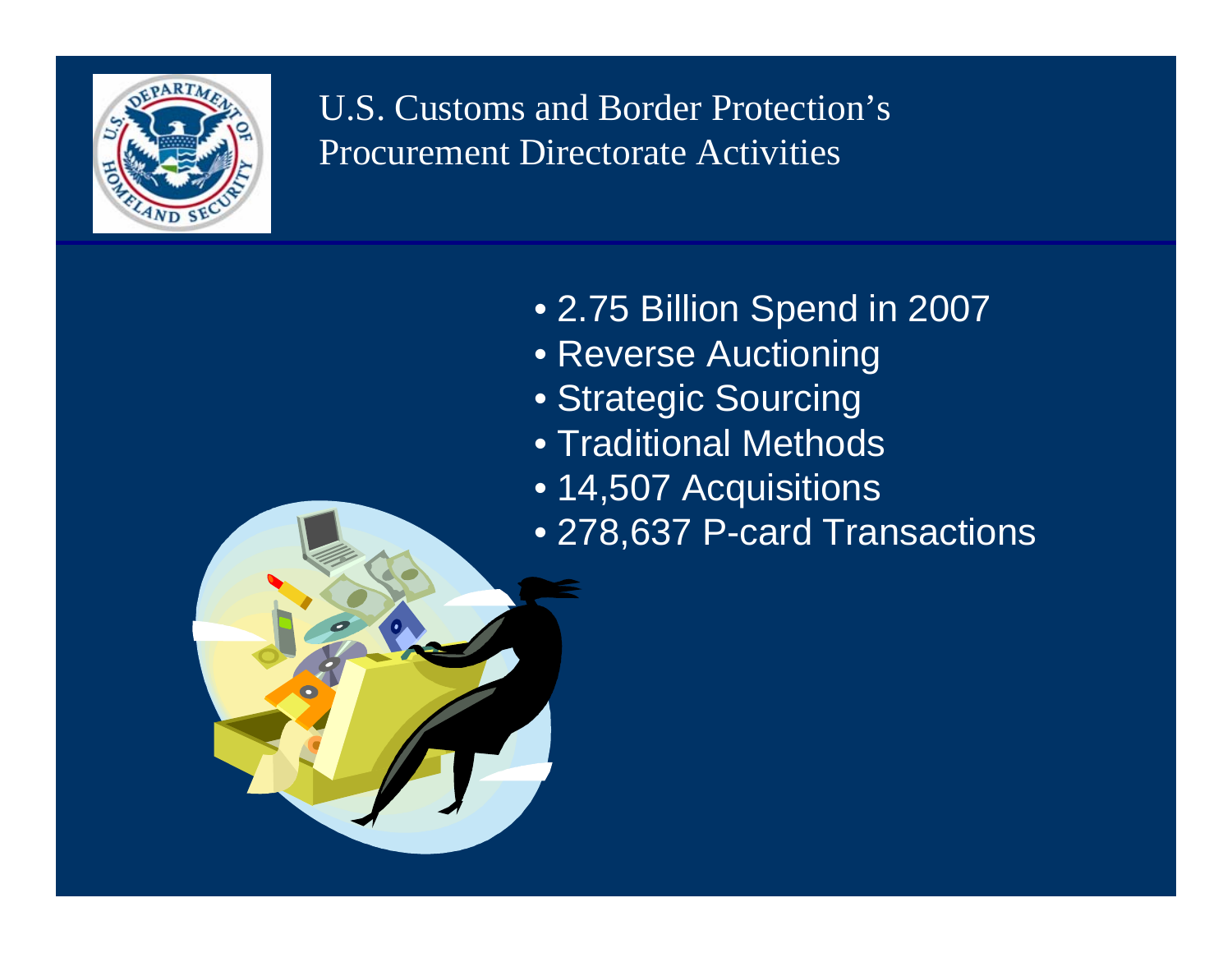

'We ensure the timely acquisition of all goods and services needed to carry out the mission of U.S. Customs and Border Protection.'



**What we buy:**

**Food and Beverage Items, Body Armor, Ammunition, Uniform Rental & Laundry Services**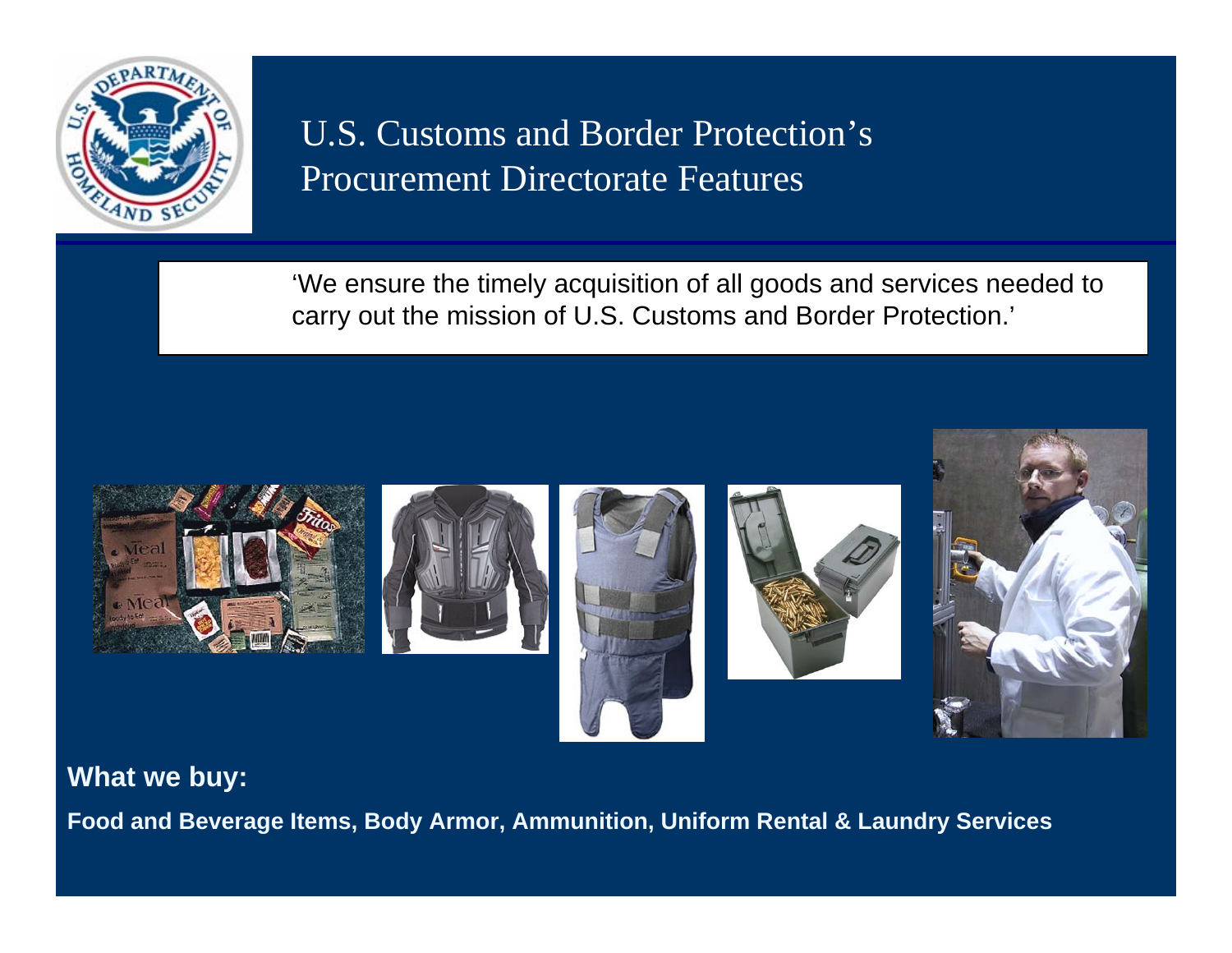

#### ■ What we buy

- $\mathbf{u}$  . Canines
- $\blacksquare$ Uniforms
- ٠ HR Management Services
- ٠ **Training**
- $\blacksquare$ ■ Radios
- $\blacksquare$ Horses











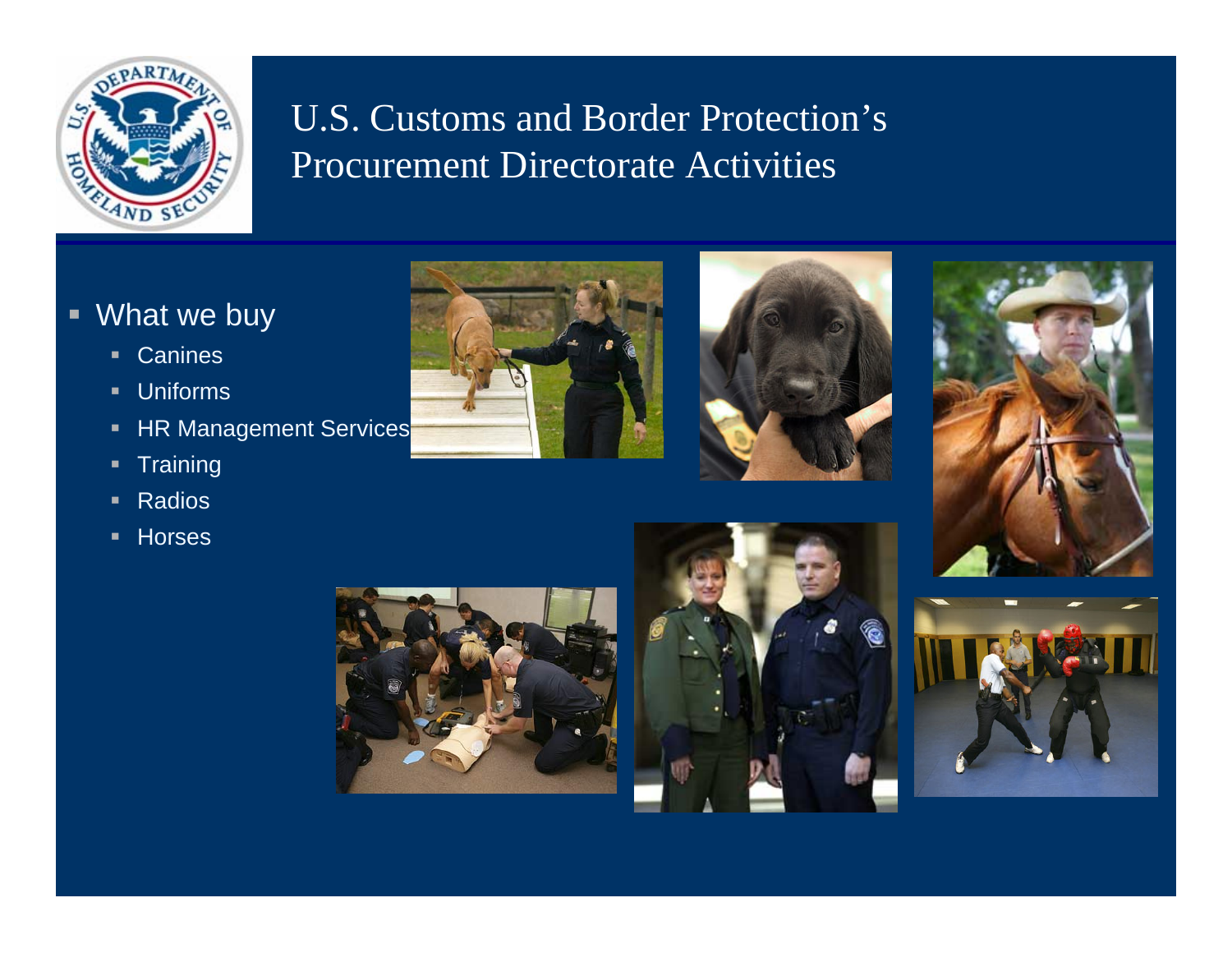

- What we buy:
	- Airplanes, maintenance, parts and services
	- ٠ **Helicopters**
	- $\blacksquare$ **Boats**
	- ٠ Information Technology equipment and services
	- $\blacksquare$ Non-Intrusive Inspection Devices











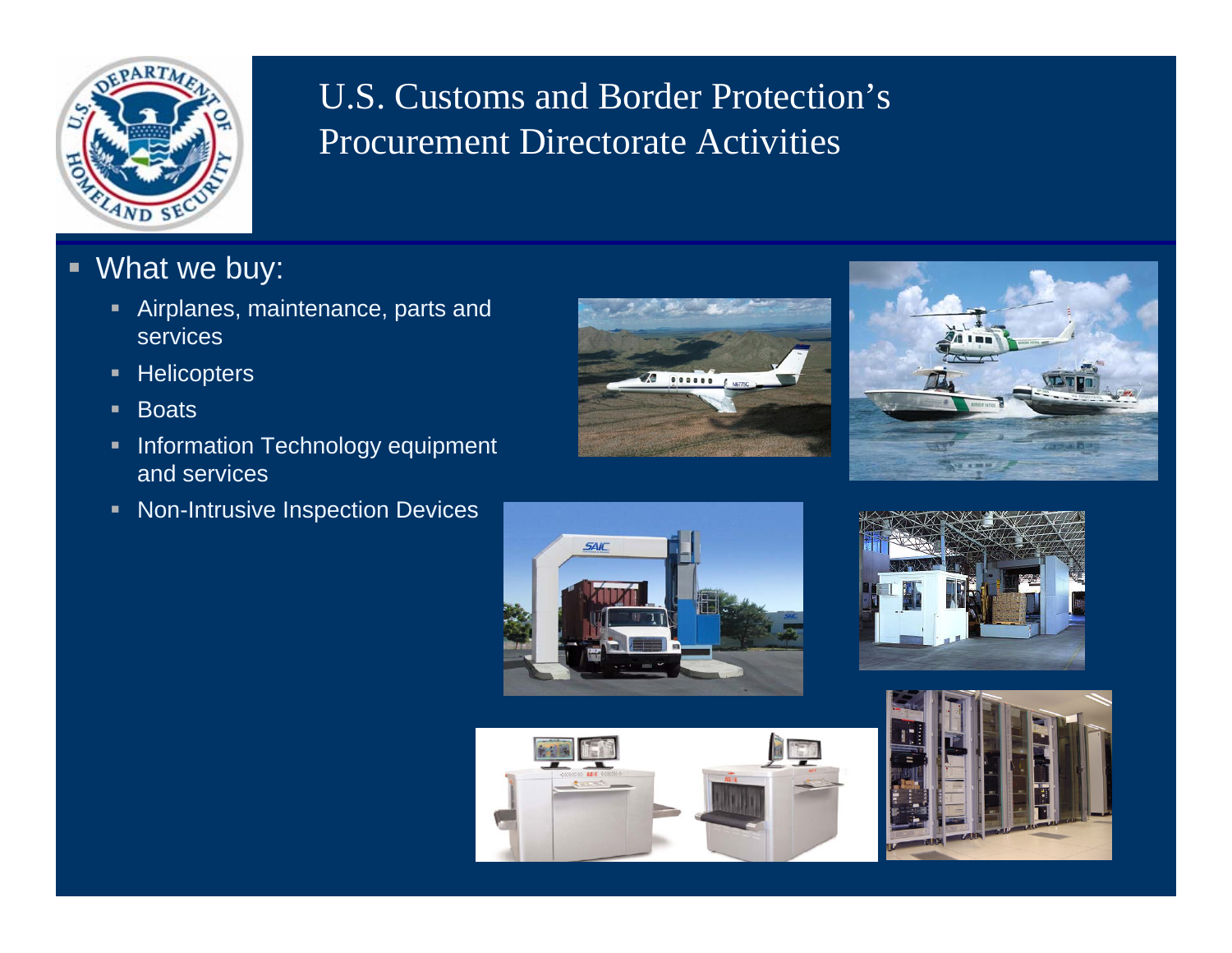

- What we buy:
	- **Night Vision Goggles**
	- Grounds & Facilities Maintenance
	- Gun Cases



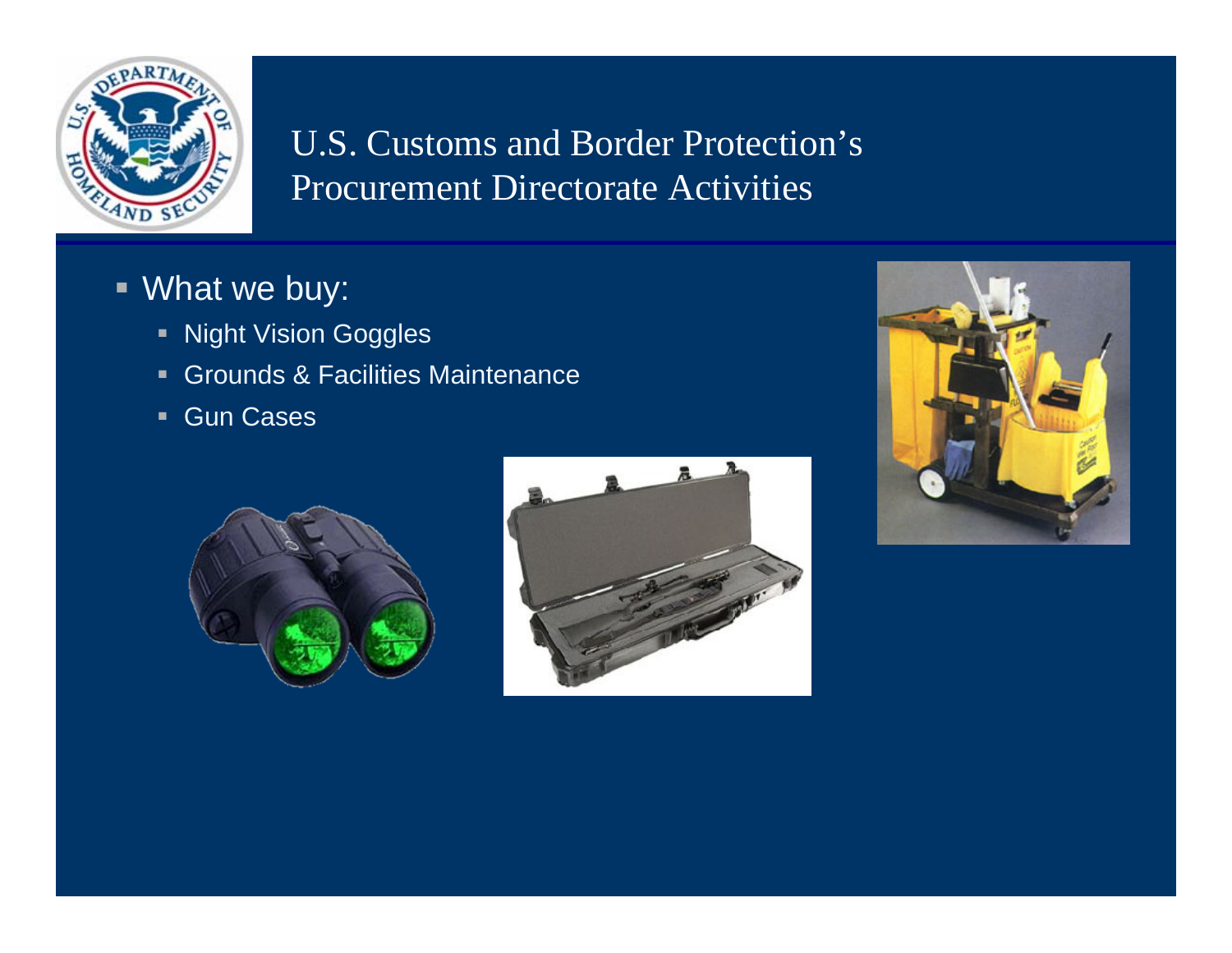

# **Continuous Improvement**

#### **Acquisition Improvement Initiative (Al<sup>2</sup>** )

- **Systematic approach and framework to improve operations**
- ٠ Focuses dedicated resources on managing improvement initiatives
- п Coordinates organization-wide view of initiatives and best practices
- $\blacksquare$  Balances the challenge of accomplishing continuous improvement and daily work activities
- $\blacksquare$ ABCD Model

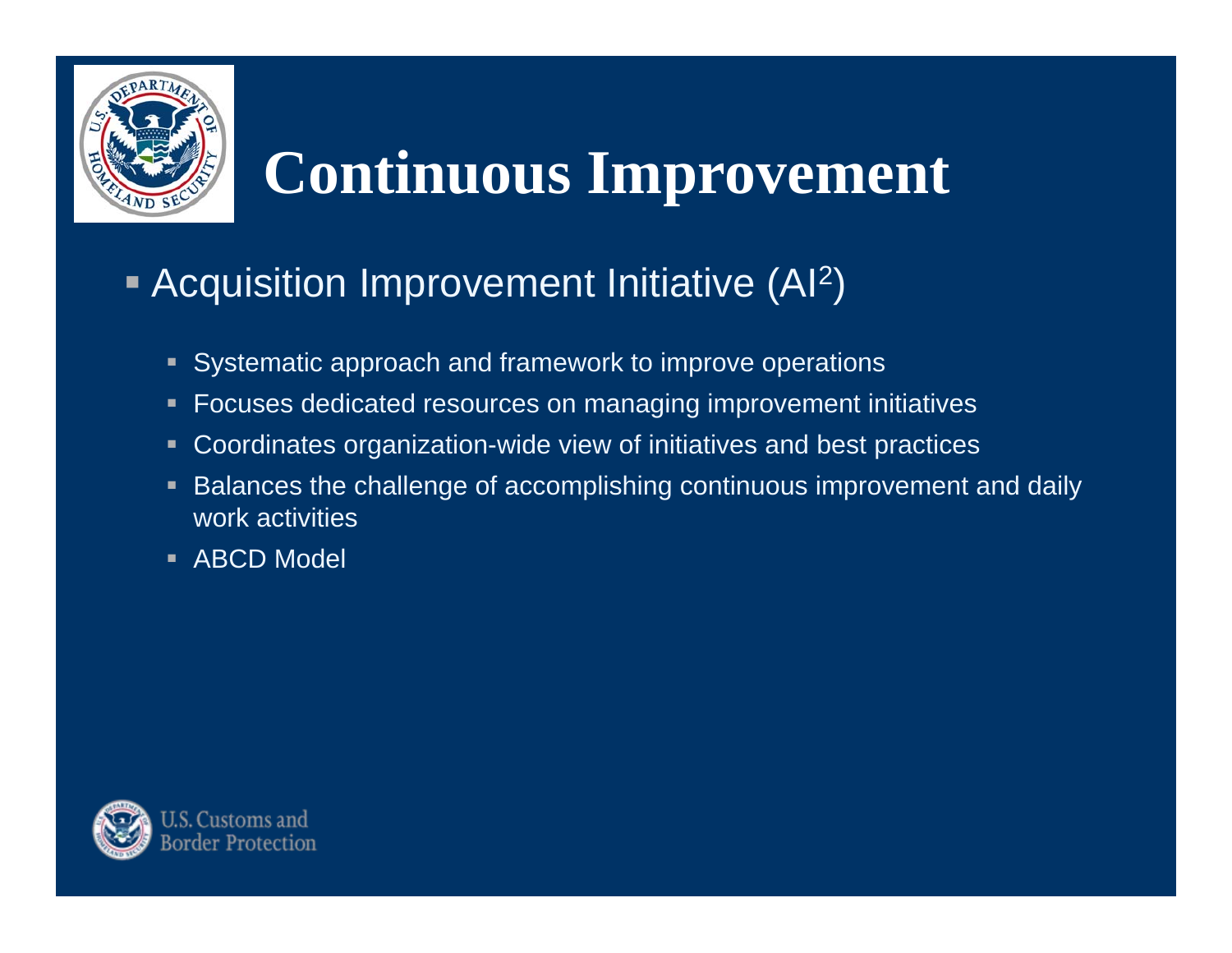## **Continuous Improvement – Why?**

- $\blacksquare$  The growing size, complexity, and speed of the mission demands it
- **Our customers are improving**
- **Our customers and our people** tell us there is room for improvement
- We want to be the best organization we can be

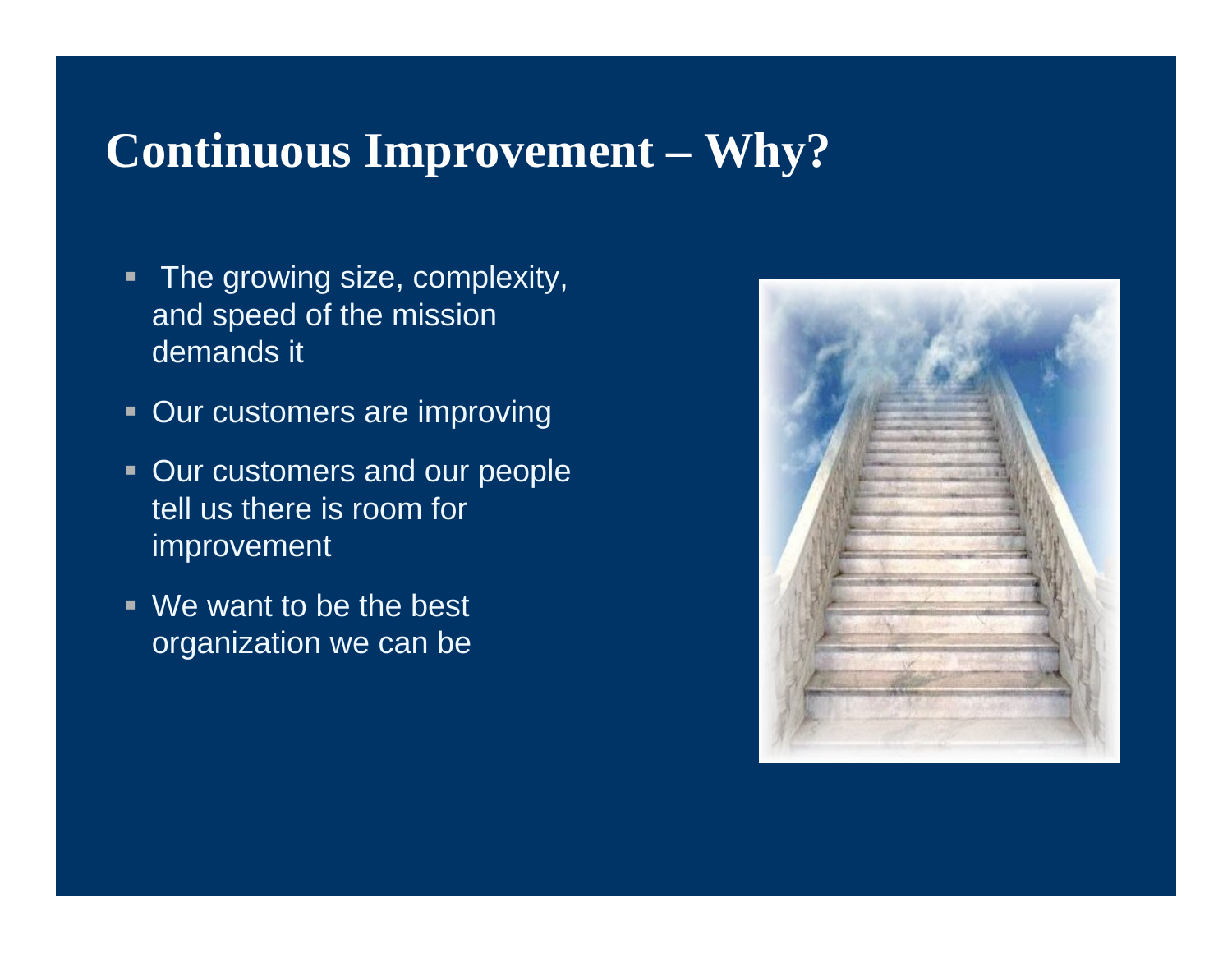# **The means to improve: AI 2**

 $\triangleright$  The Acquisition Improvement Initiative - a program, but more than that

¾ Continuous improvement fully integrated into the organization's culture, mission, goals, and daily activities

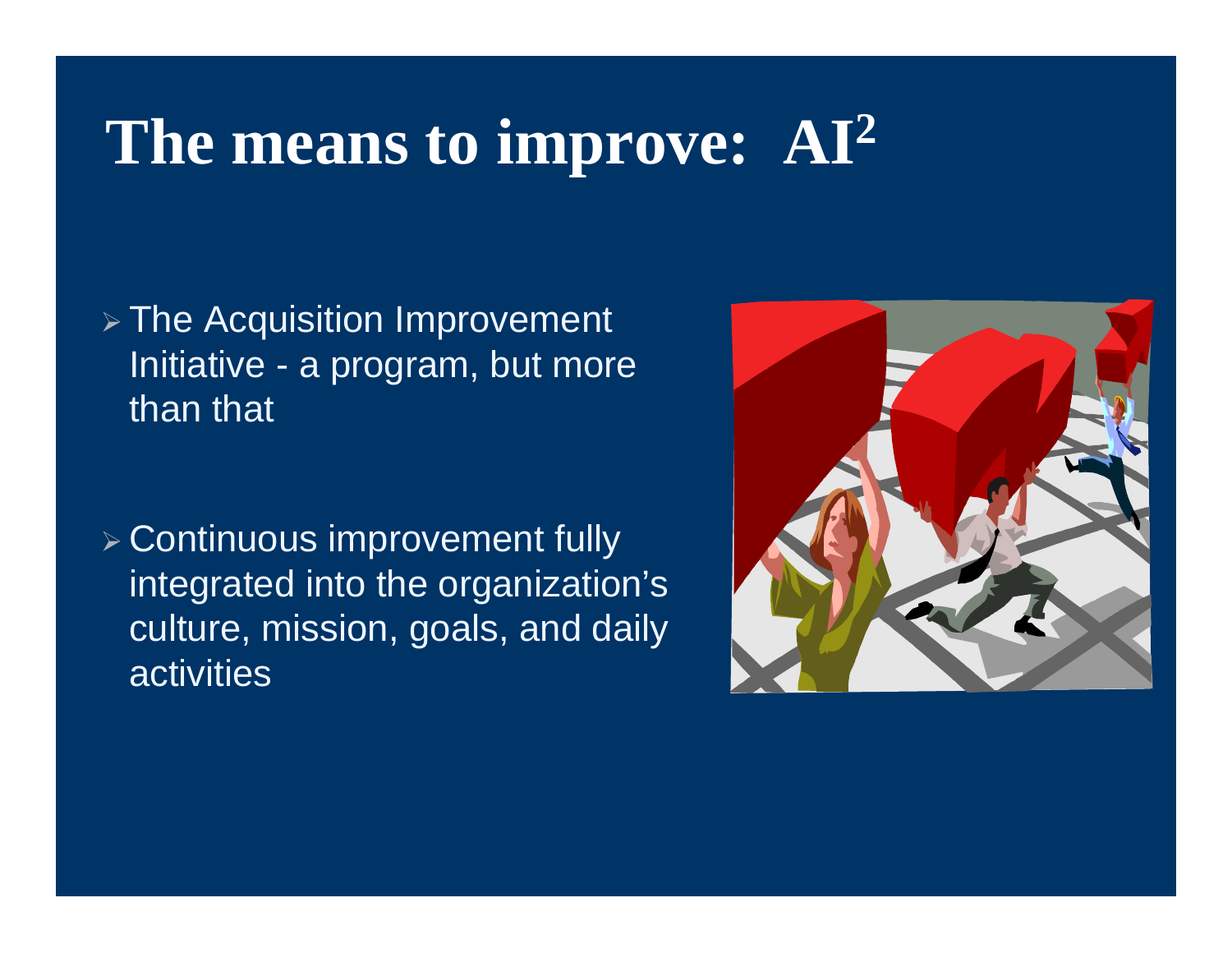



#### **Assets**

- People, leadership, tools
- **Business**
	- $\blacksquare$ **Processes**

### **Customer**

- Needs, expectations and relationships
- **Data**
	- $\textcolor{red}{\bullet}$  Informed decision making using data



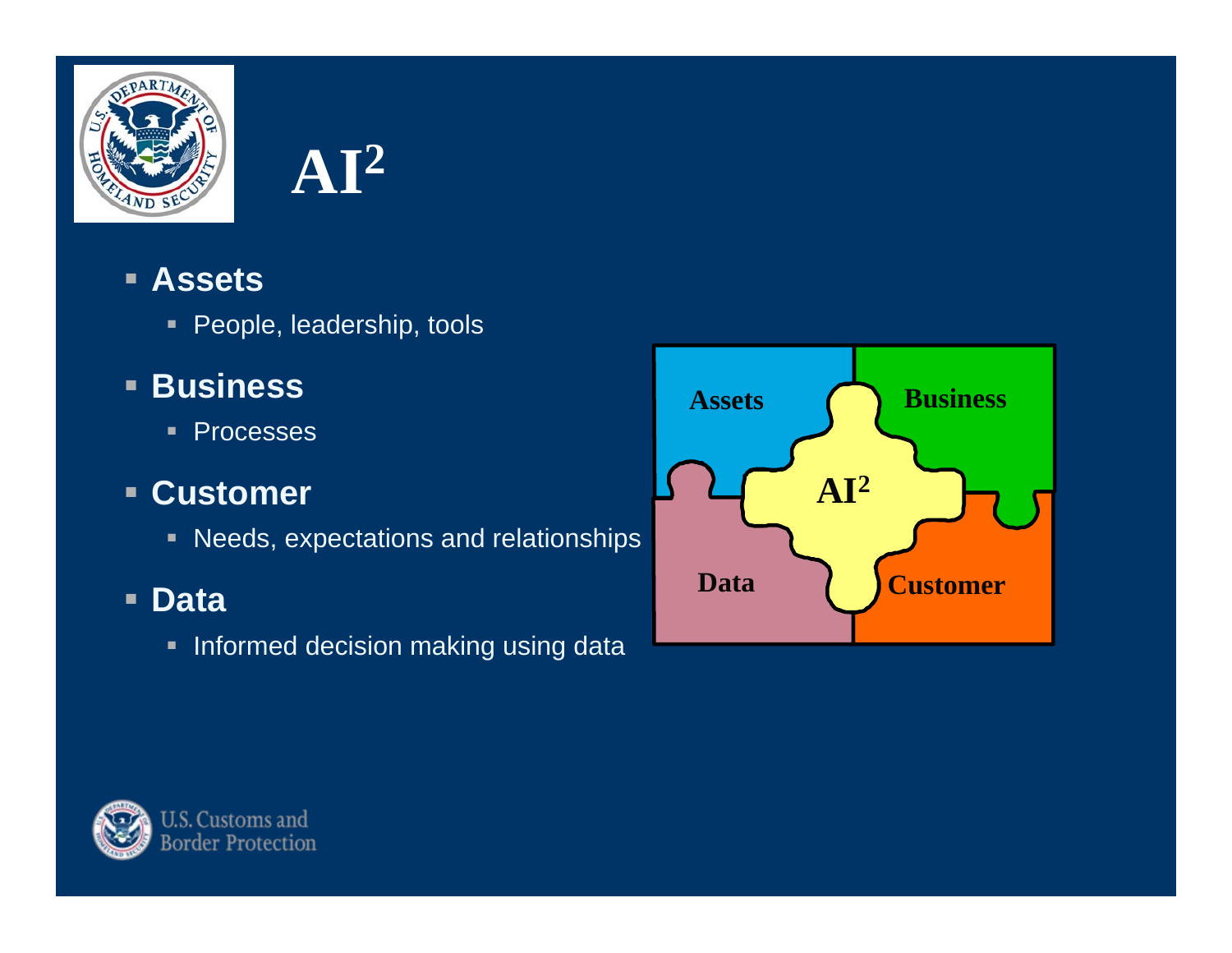## **AI2 teams' focus: Issues affecting customers and Procurement**

### Assets

- ¾**Quality of Life**
- ¾**Knowledge Management**
- ¾**Skills**
- ¾**Human Capital Management**
	- **Recruiting**
	- **Hiring**
	- **Retention**

¾**Leadership Development**

- ¾**Procurement Processes**
- ¾**1101 Organization**
- ¾**Quality Assurance**
- ¾**Disaster Preparedness**
- ¾**Contract Administration**

## Business | Customer | Data

- ¾**Customer Education**
- ¾**COTR Training and Education**
- ¾**Executive Education**
- ¾**Communication**
- ¾**OF EOY Lessons Learned**
- ¾**Customer Service Awareness**

- ¾**Spend Analysis**
- ¾**Reports**
- ¾**Measures and Metrics**
- ¾**Contract Sources**
- ¾**Strategic Sourcing**
- ¾**Systems**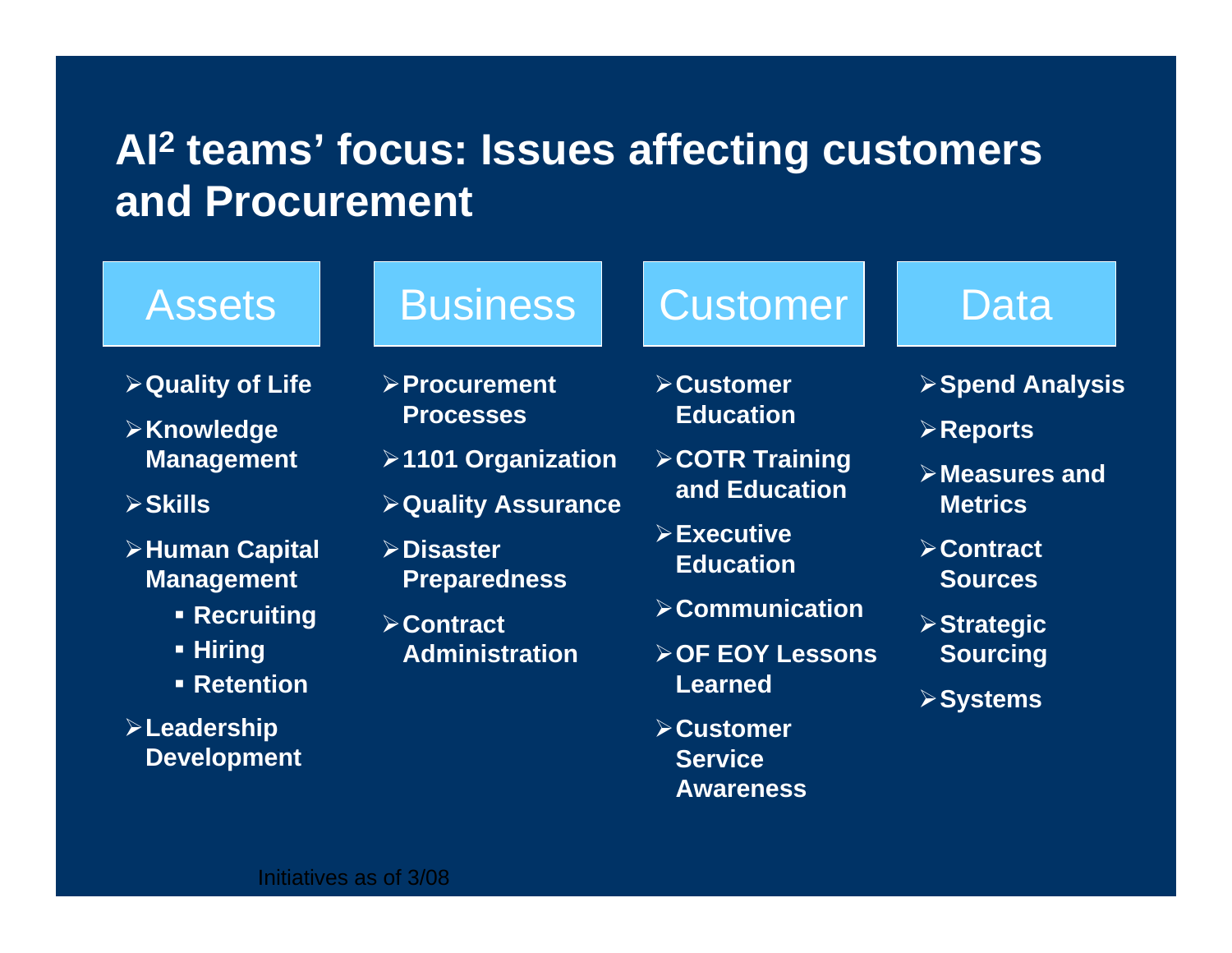

# **Knowledge Management**

Knowledge Management (KM):

ability to form a collection of structures and processes aligned to leverage human know-how and acquire the maximum return for an organization

#### Benefits of KM:

- $\checkmark$  Retain institutionalized knowledge
- $\checkmark$  Identify, store, manage, market and access best practices
- $\checkmark$  Share lessons learned
- $\checkmark$  Maximize group collaboration and facilitate communication
- $\checkmark$  Promote business process innovation
- $\checkmark$  Leverage individual experience and expertise
- $\checkmark$  Facilitate communication
- $\checkmark$  Increase interaction with internal and external customers
- $\checkmark$  Accelerate development of workforce knowledge and expertise

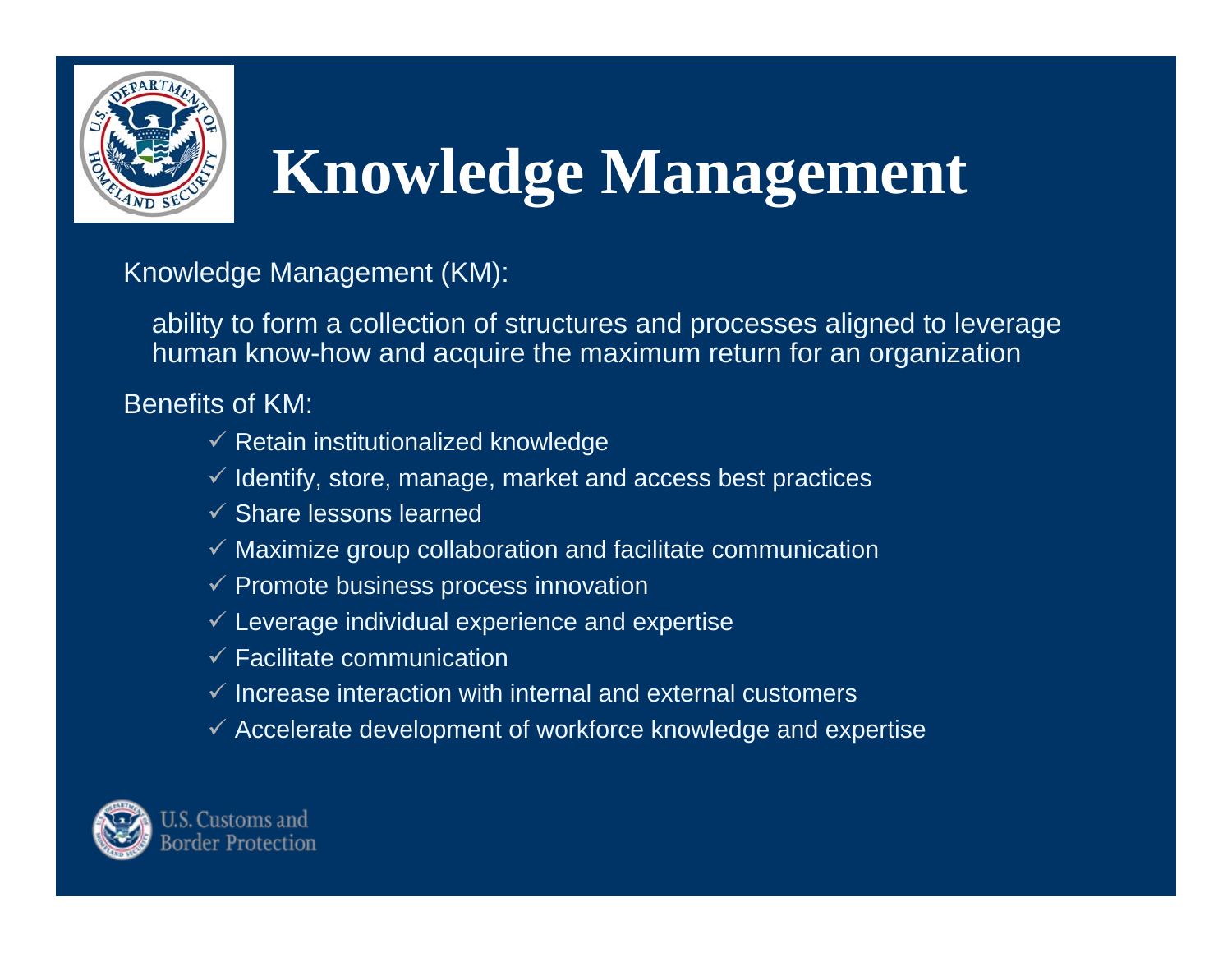